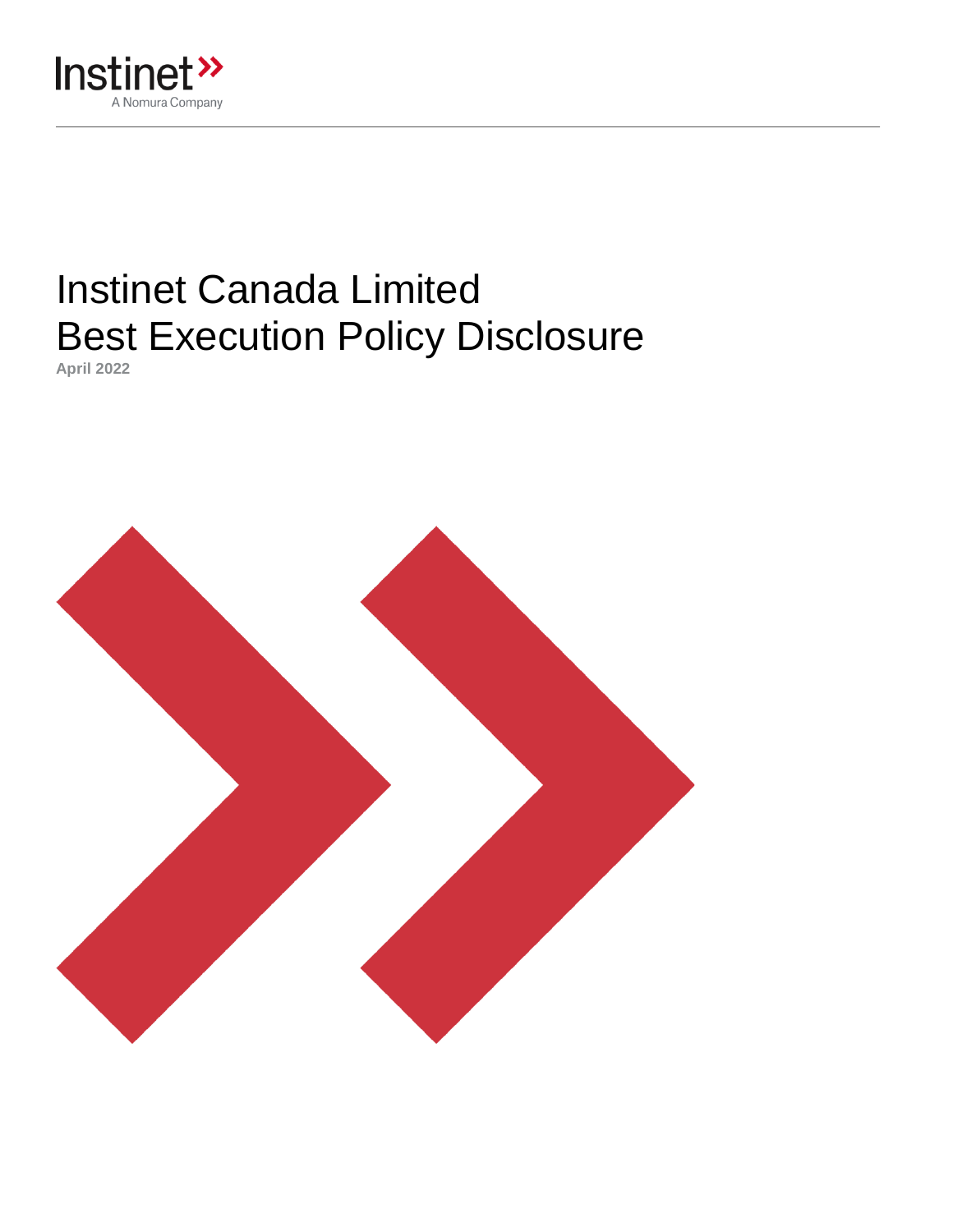

# **CONTENTS**

| BEST EXECUTION POLICY DISCLOSURE CHANGES (FROM PREVIOUS UPDATE) 7 |  |
|-------------------------------------------------------------------|--|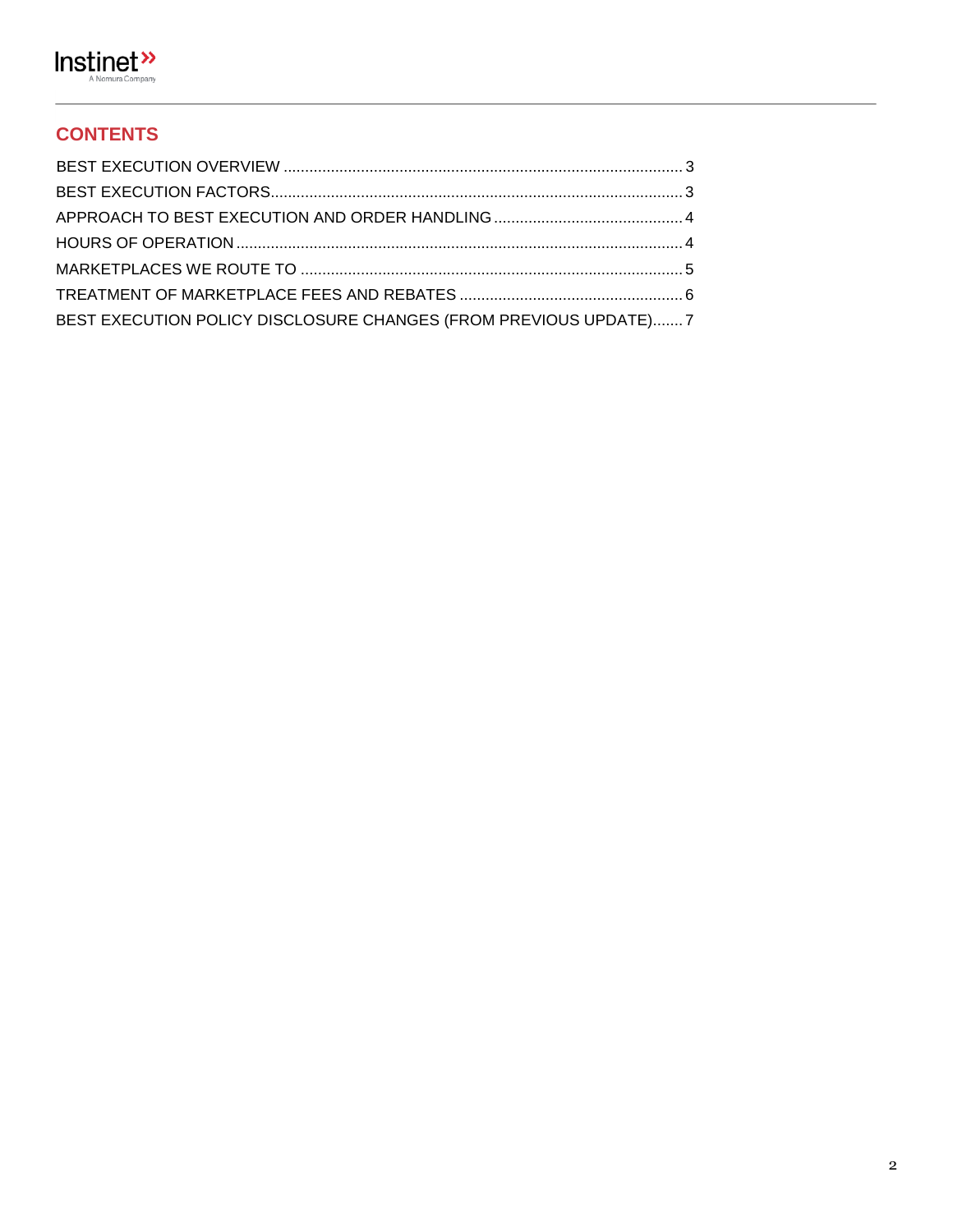

## <span id="page-2-0"></span>**BEST EXECUTION OVERVIEW**

In accordance with IIROC Rule 3100 Part C, Instinet Canada Limited ("ICL") is required to seek to obtain best execution for our clients' orders. In fulfilling our best execution obligation, we endeavor to obtain the most advantageous execution terms reasonably available under the circumstances.

In this policy we set out information concerning the best execution of Canadian marketplace traded equities orders for Institutional clients.

## <span id="page-2-1"></span>**BEST EXECUTION FACTORS**

For the purpose of achieving best execution, we consider factors such as price, the speed of execution, the certainty of execution, the overall cost of the transaction when costs are passed down to clients, size of the order, the potential for price improvement, and how the security typically trades in the marketplace. In addition, prevailing market conditions are taken into consideration when manually handling a client order, such as the direction of the market for the security, the depth of the posted market, the last sale price and volume of previous trades, the size of the spread, and the liquidity of the security.

ICL considers the following additional factors, which encompass more specific considerations of the broad factors listed above:

- the considerations taken into account when determining appropriate routing strategies for client orders;
- the considerations of the fair pricing of opening orders when determining where to enter an opening order;
- the considerations when not all markets are open and available for trading;
- how order and trade information from all appropriate marketplaces, including unprotected marketplaces and foreign organized regulated marketplaces, is taken into account;
- the factors relating to executing client orders on unprotected marketplaces; and
- the factors relating to sending client orders to a foreign intermediary for execution.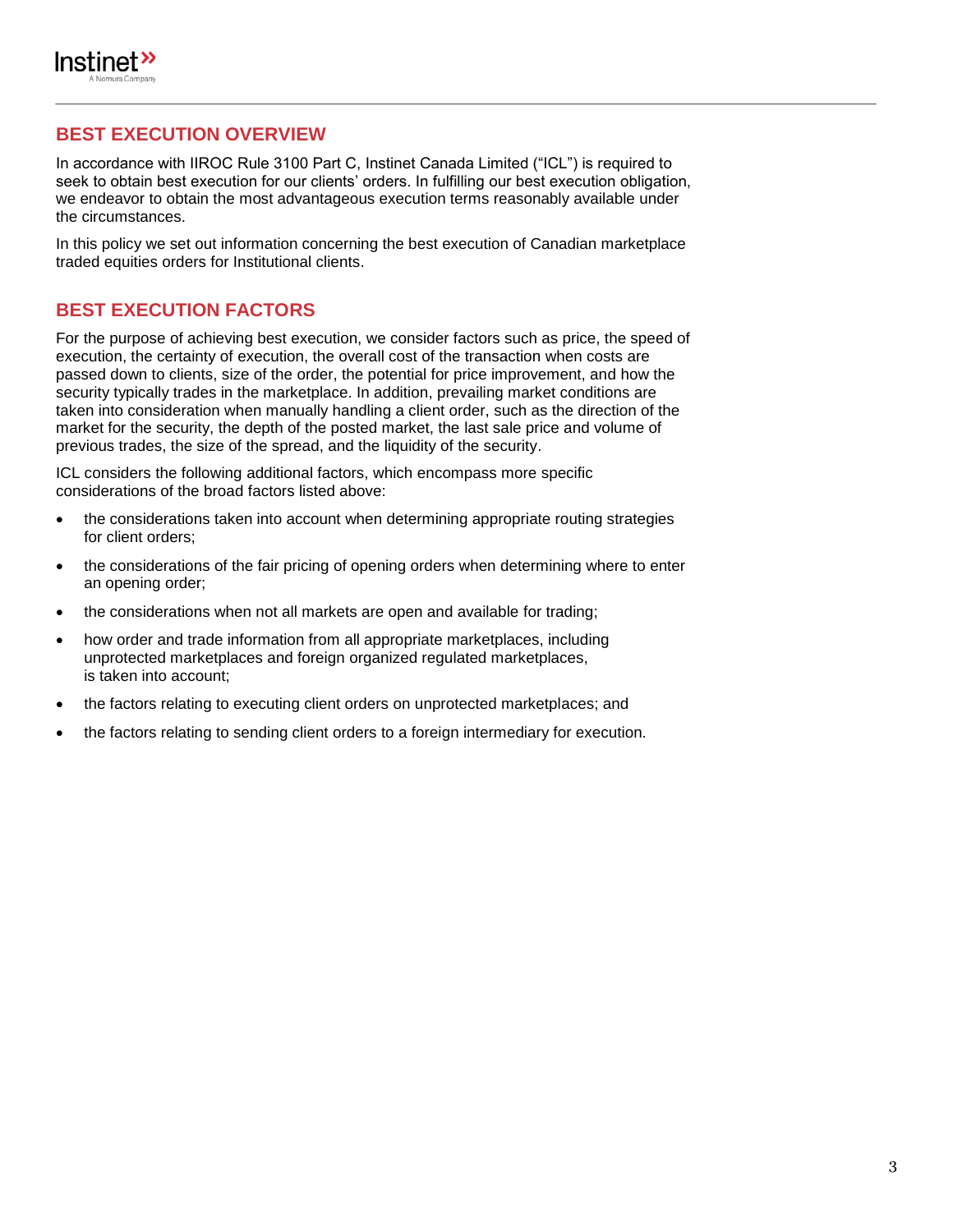

# <span id="page-3-0"></span>**APPROACH TO BEST EXECUTION AND ORDER HANDLING**

## <span id="page-3-1"></span>**Agency Sales Trading Desk**

In making routing decisions for any order, we first act in accordance with any instructions we receive from our clients. The traders on the desk will assess whether the order can be better handled manually or through the use of our trading algorithms or routers. When utilizing ICL algorithms, routing decisions may also be made according to the algorithmic program logic to add or remove liquidity from the orderbook, and whether to trade in dark marketplaces.

## **SmartRouter**

One of the key tenets of best execution is obtaining the best price available at a given time. SmartRouter is a proprietary tool that, on receipt of an order, scans all Canadian marketplaces (if applicable, SmartRouter will also evaluate US marketplaces for inter-listed securities) that ICL accesses and determines the venue on which the order will execute on the best terms. The order is then routed to that execution venue. SmartRouter has the ability to post orders on multiple marketplaces, and when a posted order executes on one of the venues, the router has the ability to pull back the remaining orders on other venues and reconsider where best to post the unexecuted portion of the order. As a broker, ICL has an obligation to the marketplace not to trade through better-priced orders and normally achieves this objective through the use of SmartRouter. ICL may reject any client instruction or order which may cause ICL to trade-through any better- priced order. ICL will continue to closely monitor each of the execution venues it accesses for trading Canadian stocks to determine if alternative sources of execution provide a material opportunity to achieve best execution.

#### **US Marketplaces**

US Marketplaces may be considered for orders in interlisted securities when better liquidity conditions and prices are determined to be available. To facilitate this trading, ICL utilizes its proprietary interlisted router to seek liquidity on US marketplaces. ICL may only conduct trading on US marketplaces that qualify as a foreign organized regulated market as defined in UMIR. All orders in interlisted securities sent to the US markets for execution are handled by our affiliate, Instinet, LLC. These orders are subject to the order handling and routing practices of the Instinet, LLC. ICL has reviewed the order handling practices of Instinet, LLC and is satisfied that they are reasonably designed to achieve best execution.

## **Direct Electronic Access ("DEA")**

A number of ICL clients manage their own orders, and in some cases select their own strategies for posting and actively routing orders. These clients are managing their own order handling through DEA and/or by utilizing an ICL algorithm strategy. ICL takes best execution into account when designing and providing this technology to these clients.

#### **Intentional Crosses**

From time to time ICL may source natural liquidity from our global client base for the other side of your order and cross the trade internally. The execution price of this cross will depend on your limit, if any, and any other circumstances such as liquidity. ICL will transact at a price within the consolidated best bid and offer.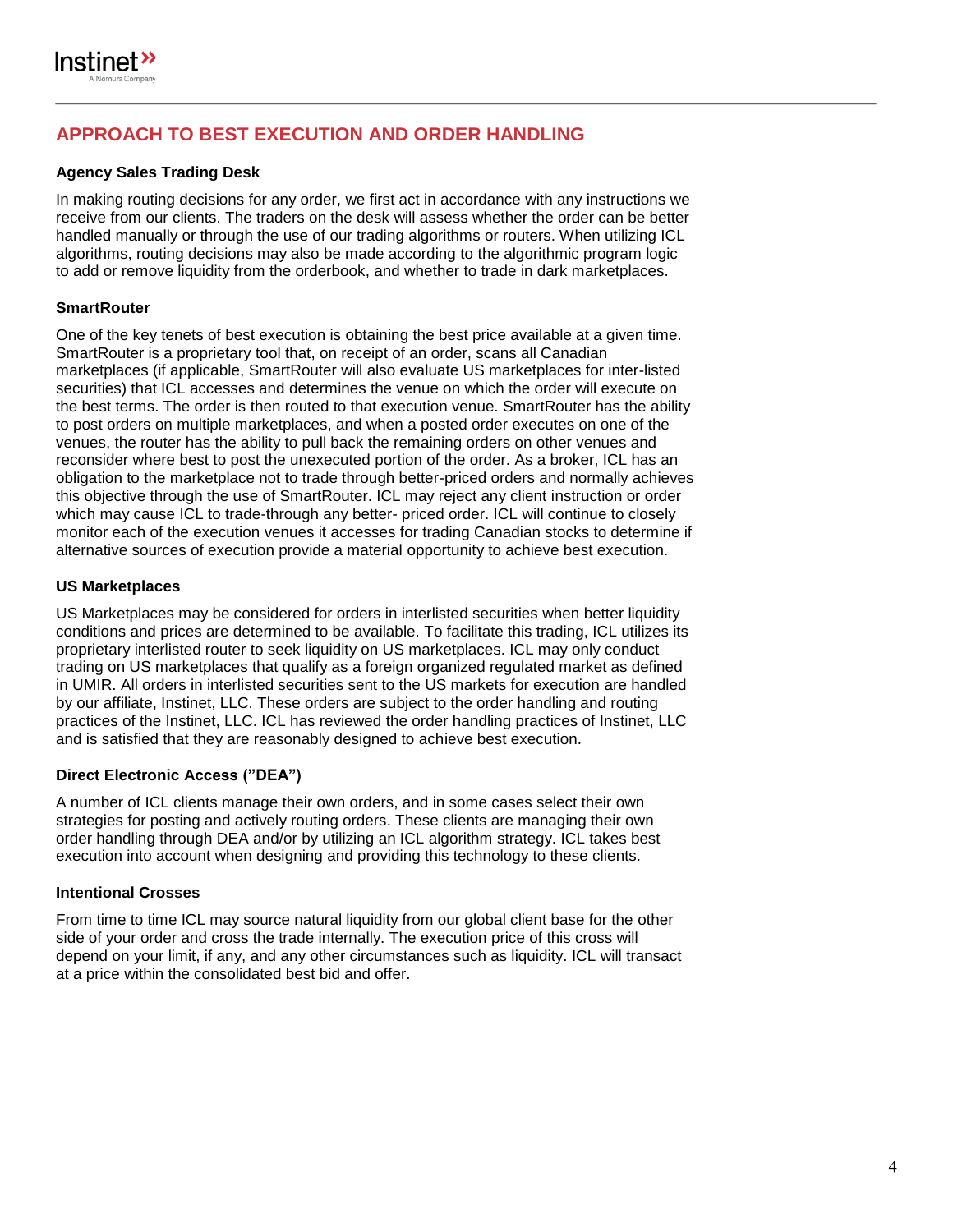

## **HOURS OF OPERATION**

<span id="page-4-0"></span>The hours of operation for marketplaces trading in publicly listed Canadian equities vary by marketplace. Unless otherwise notified by ICL, the "principal marketplace" for all securities listed on the Toronto Stock Exchange, TSX Venture Exchange, Canadian Securities Exchange or Aequitas NEO Exchange will be the exchange on which the security is listed, regardless of other marketplaces that allow trading of these securities.

ICL's hours of operation for trading Canadian listed equities are between 8:30 a.m. to 5:00 p.m., Eastern Standard Time ("EST"), Monday through Friday, not including Canadian statutory holidays.

All orders will be routed to either the principal marketplace or alternative marketplaces as follows, unless specific instructions are received from the client to handle otherwise:

- Orders received prior to 9:30 a.m. and intended to trade at the opening price of the security are queued for execution at the opening of the principal marketplace that day.
- Orders received after 4:00 p.m. are queued and will be routed to the best marketplace(s) at the opening of the principal marketplace on the following business day.
- Orders received between 9:30 a.m. and 4:00 p.m. will be routed to the marketplace(s) that provide(s) the best opportunity for the client to obtain best execution at the time of entry.
- Changes to an outstanding order, or portion of an outstanding order, will be handled in the same way as a new order received and will be treated according to the routing conditions listed above.

Market-on-Open and Market-on-Close order types will be routed to the principal marketplace for execution.

If at any time you have questions or concerns about how a particular order was handled, ICL would be pleased to demonstrate how the order was handled and what steps were taken to achieve best execution.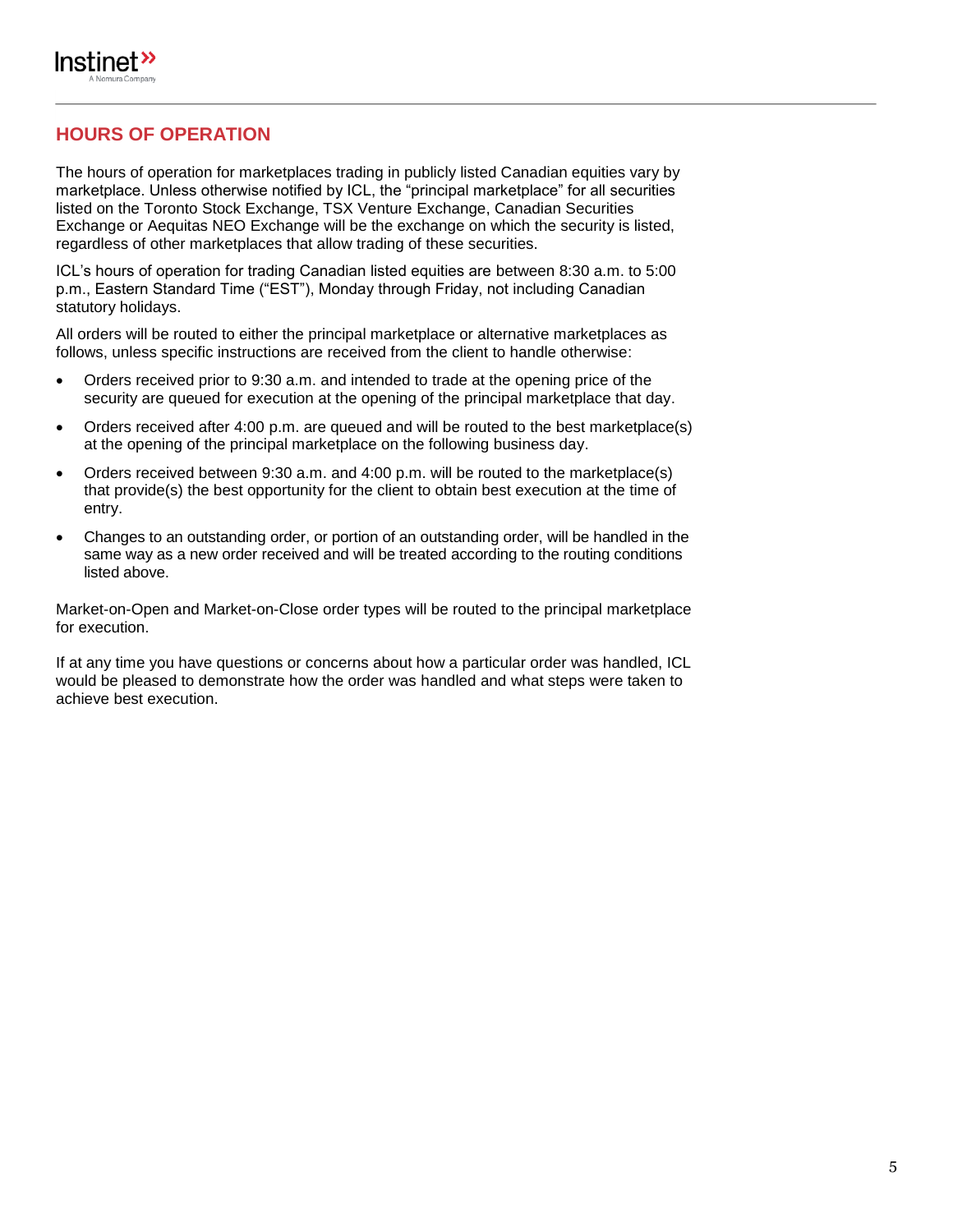

## **MARKETPLACES WE ROUTE TO**

A list of marketplaces to where ICL currently routes orders is provided below. Where ICL is given specific instructions with regards to the destination of an order, ICL will consider the specific instruction(s) when handling and trading the order, subject to compliance with applicable regulatory requirements.

In the absence of specific instructions, ICL will determine where best execution may be obtained. In selecting marketplaces suitable for this execution policy, ICL's primary considerations will be liquidity, efficient price formation, speed of execution and sound infrastructure to enable efficient trading and settlement. ICL may also route an order to a dark pool marketplace for price improvement opportunities and/or to minimize market impact.

Marketplaces to where Canadian orders may be posted or routed include Instinet Canada Cross Limited, a wholly owned subsidiary of ICL.

| <b>Marketplace</b>                 |                 |  |
|------------------------------------|-----------------|--|
| TSX                                |                 |  |
| <b>TSX Venture</b>                 |                 |  |
| Alpha Exchange                     |                 |  |
| Canadian Securities Exchange (CSE) |                 |  |
| Aequitas Lit                       |                 |  |
| Aequitas Neo                       |                 |  |
| Neo Dark                           |                 |  |
| Instinet Canada Cross              |                 |  |
| Nasdaq                             | <b>CXC</b>      |  |
|                                    | CX <sub>2</sub> |  |
|                                    | CXD             |  |
| Omega                              |                 |  |
| Lynx                               |                 |  |
| MatchNow                           |                 |  |
| LiquidNet ATS Canada               |                 |  |

## <span id="page-5-0"></span>**TREATMENT OF MARKETPLACE FEES AND REBATES**

ICL may pay marketplace fees or receive marketplace rebates when routing certain orders to certain marketplaces. Marketplace fee schedules are disclosed on each marketplace's website. Based on client agreements and disclosures, ICL may or may not pass on certain costs or compensation received to its clients. Routing decisions are not primarily made based on fees paid or payments received.